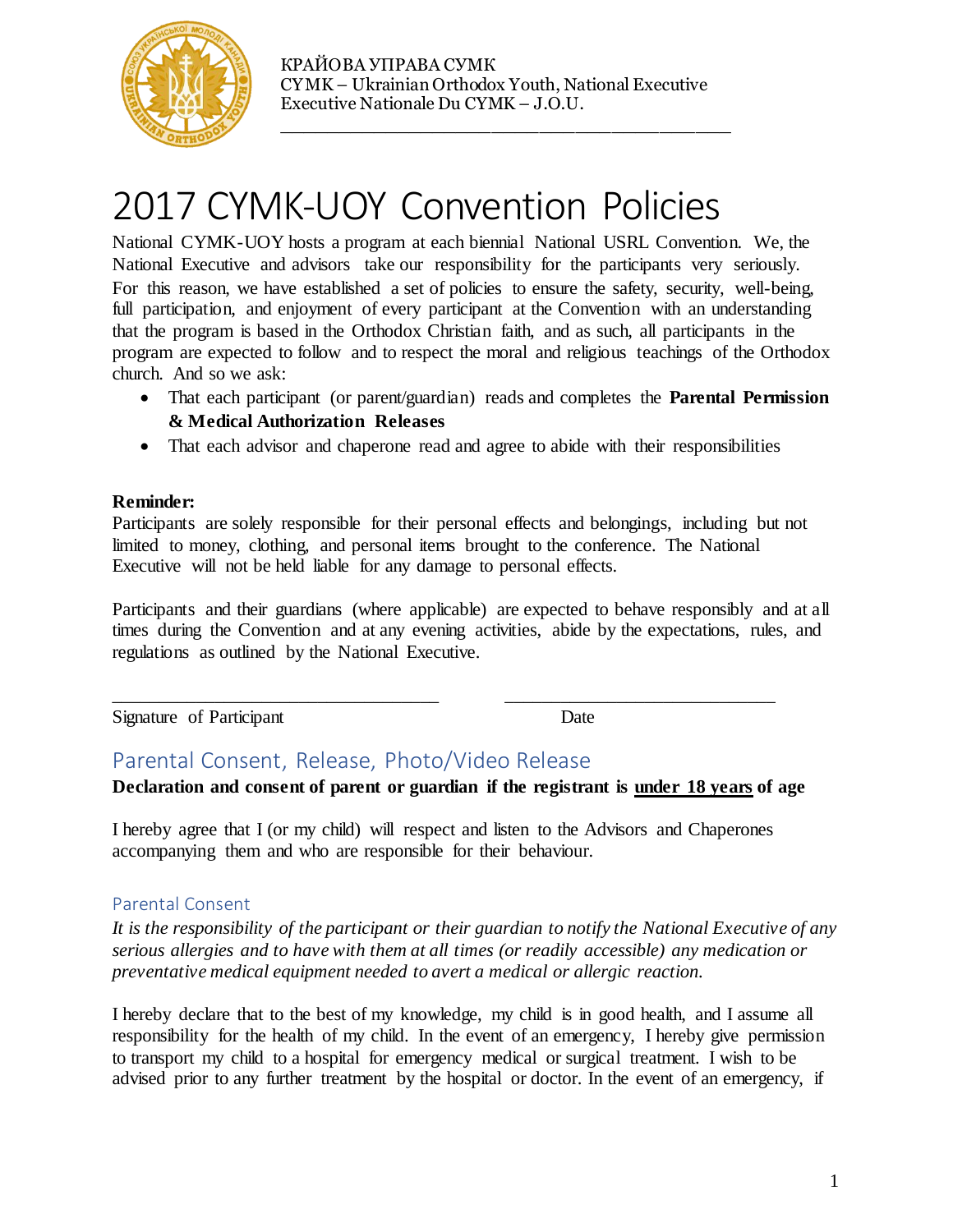

\_\_\_\_\_\_\_\_\_\_\_\_\_\_\_\_\_\_\_\_\_\_\_\_\_\_\_\_\_\_\_\_\_\_\_\_\_\_

you are unable to reach me at the numbers at the above numbers, please contact:

\_\_\_\_\_\_\_\_\_\_\_\_\_\_\_\_\_\_\_\_\_\_\_\_\_\_\_\_\_\_\_\_\_\_\_\_\_\_\_\_\_\_\_\_\_\_\_\_\_

I hereby agree that I (or my child) will abide by the expectations, rules and regulations outlined by the National Executive.

#### Release

I do hereby agree to release, indemnify and hold harmless the National Executive, their members, advisors, employees, and volunteers from any and all liability for loss of or damage to property, injury or death or any other losses, actions, claims, causes of action, damages and such other costs and expense of any kind whatsoever incurred, suffered or sustained in relation to or in connection with my participation in any part or all of the Convention of the event, due to any cause whatsoever including any act, omission, negligence, gross negligence, negligent rescue or willful conduct of the National Executive.

#### Video and Photo Consent

\_\_\_\_\_\_\_\_\_\_\_\_\_\_\_\_\_\_\_\_\_\_\_\_

I understand that during the Convention I may have the opportunity to express myself verbally or in written form, and appear in photographs and/or video recordings at any point during the event. My signature authorizes the National Executive, without receipt or payment or conditions, to release and/or publish these statements, photographs and/or video recordings for educational and promotional purposes.

 $\Box$  I hereby give my consent for my images and/or video recordings (and/or the images/video recordings of my minor child/ward) to be used.

\_\_\_\_\_\_\_\_\_\_\_\_\_\_\_\_\_\_\_\_\_\_\_\_\_\_\_\_\_\_\_\_\_\_\_\_\_\_\_\_\_\_\_ \_\_\_\_\_\_\_\_\_\_\_\_\_\_\_\_\_\_\_\_\_\_\_\_\_\_\_\_\_

 $\Box$  I do NOT give my consent for my images/video recordings (and/or the images/video recordings of my minor child/ward) to be used.

Name of Participant, or Parent/Guardian (if under 18) Signature

Date